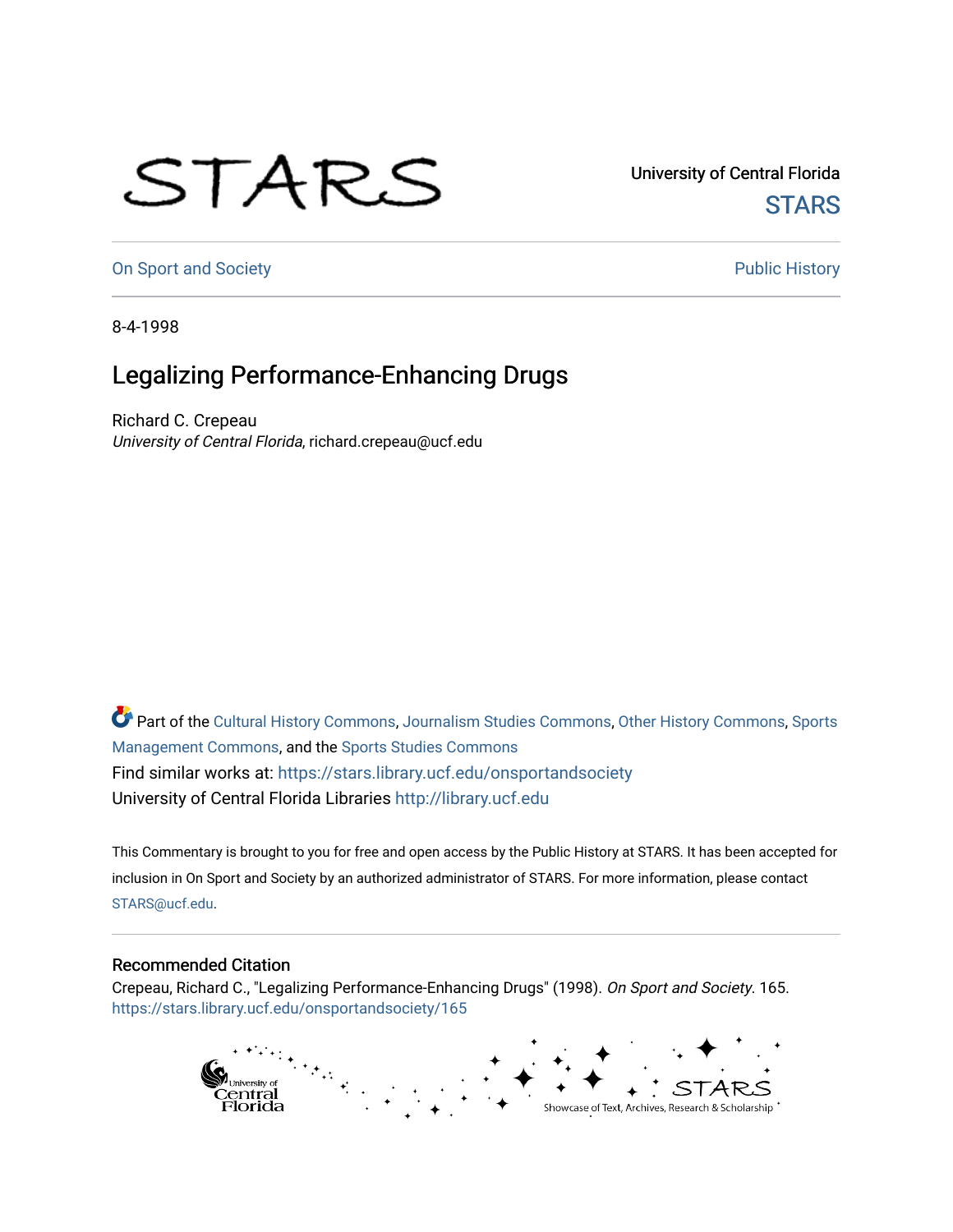## SPORT AND SOCIETY FOR H-ARETE AUGUST 4, 1998

By the time the remaining riders rolled down the Champs-Elysees Sunday afternoon, this year's Tour de France had become the Tour de Drugs, an international pharmacology festival. What should have been the continuation of the French national celebration over the World Cup, turned into a shameful display of rule violations, poor sportsmanship, and police tactics worthy of a banana republic. Some writers were calling it the Tour de Farce.

The one good thing that this year's Tour has done is bring the discussion of drug use in sport to the forefront internationally. My fear is that the end result will be harsher treatment for drug users, thus addressing the symptoms but the not the real problem. At same time the international track and field community is confronted with the fact that two Americans are facing banns for the use of performance enhancing drugs. Dennis Mitchell is facing a two year ban for high levels of testosterone, and Randy Barnes is facing a lifetime ban as a two-time violator. Barnes tested positive for a banned nutritional supplement that naturally increases the body's testosterone production. Barnes claims he did not know the substance, which can be purchased over the counter in any health food store, was banned. Some International Amateur Athletic Federation officials have no idea when that substance was added to the list, but they believe it happened in the past year, so Barnes' story may have some credibility.

As for the Tour de France it was apparently awash with drugs as the cars of trainers and team vehicles had the appearance of those of a medical salesman. Festina, the first team to go out, was expelled after their trainer's car failed to clear customs. Before the end of the Tour four other teams had pulled out of the race, and five riders admitted that they had been using banned substances and several more teams and riders are still under investigation.

There is nothing particularly new in all of this. Major drug scandals have plagued international sport for decades now, and there is a sort of international competition that has developed between the users and the detectors. Generally the users have won this competition and undetected drug use has become a given. Masking agents and techniques have generally stayed ahead of the technologies of detection and some feel the gap is widening.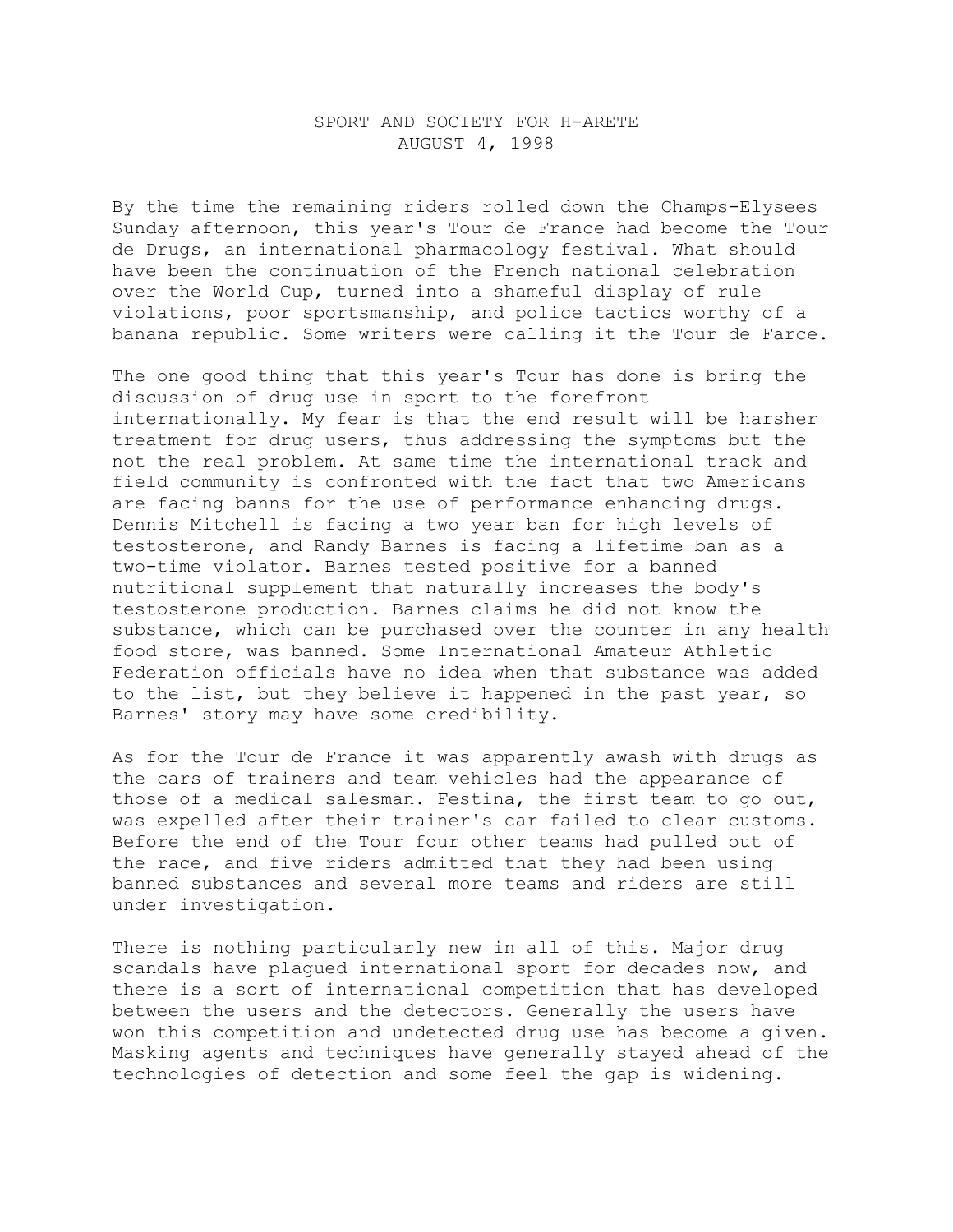The question of course is what to do about it. Inevitably there are calls for stricter enforcement and harsher punishment. But these have been tried for the last few decades and neither seems to make much difference.

In a rare show of courage, or perhaps just exasperation, the head of the IOC Juan Antonio Samaranch called for better definitions of what constitutes doping, and for a reduction of the number of banned substances to only those which are a danger to the health of the athlete. Of course in some cases the consequences and dangers of a drug are not known for years.

Samaranch's suggestions have already attracted the ire of many IOC barons and other international sporting officials who say that such a move would be a sign of weakness, whatever that means.

More realistic would be a policy that does not ban those drugs that are obvious health hazards, and then we would see just how driven the world class athletes are to gather in the cash and glory.

This is a cruel thought, but then the latest performance enhancing drug available to men around the world, Viagra, has already taken the lives of several men who were willing to risk their health for performance enhancement on a very different field of play. There is no evidence that these deaths have caused any drop in demand and no likelihood the drug will be banned.

It has seemed to me that the only way to deal with this drug problem, if it really is a problem, is to declare it not to be a problem. Open the competition to any and all performance enhancing drugs.

This would not be qualitatively much different than the training regimens and applications of technology, which already dominate the sporting scene. For the past several decades science and technology have been employed in the enhancement of performance. Training techniques have been studied and modified to cut that tenth of second here or there off the time or increase endurance by a micro-percentage. The entire academic and research field of human kinetics has grown, like the cancer it is, over the past three decades as the search for the winning edge has reached absurd proportions.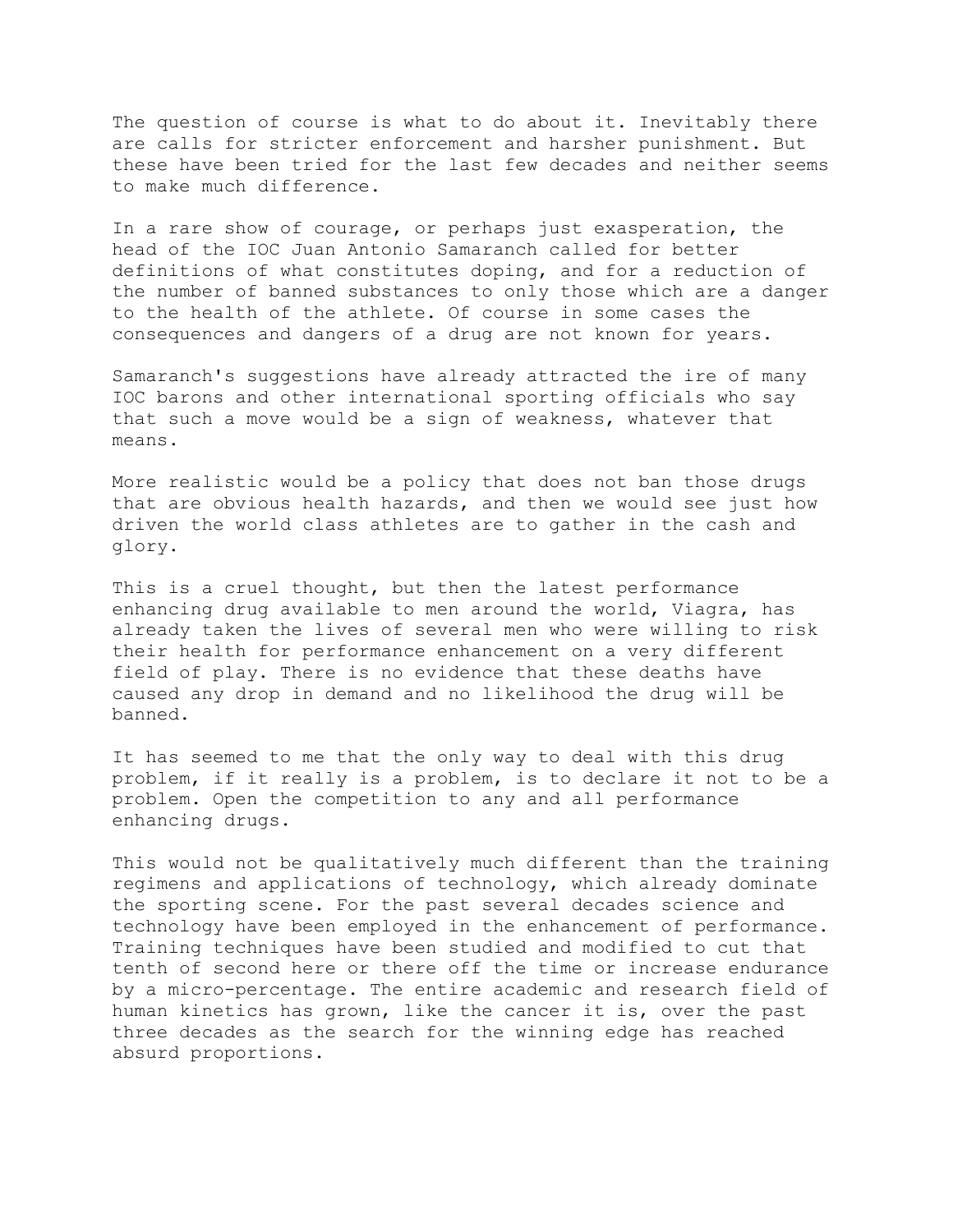The arrival of the computer has allowed for a closer examination of human movement and the impact of technologies on sporting activities of all kinds. Even the average duffer can go down to the local mall and have their golf swing dissected by computer technology. The technologies of golf clubs and tennis rackets, balls of all sorts, shoes and other equipment have become crucial in sport. These advances have not come to serve the consumer, although they ultimately reach the marketplace; they have been developed to serve the elite athletes of the world to get the infinitesimal edge in the competitive world. Then they are spun off to the consumer market.

Each day and each week on the auto racing circuit the mechanics and engineers are working feverishly to get that one-one hundredth of a percentage of horsepower advantage or fuel efficiency over their competitors. At the same time and in the same way those who work with the human machine are involved in similar pursuits; fine tuning those machines to run faster, jump higher, endure longer.

It should be added that the results of these developments have been to test or stretch the human body beyond its limits, and have often resulted in long term damage to the body. There are countless athletes who die young or suffer in their old age as a result of their over-exertion in athletics, an over-exertion done in the search for the winning edge. This is all done in the name of sport.

Indeed the stakes have become so high in the minds of those who compete and those who use them to sell merchandise to the public, that they are willing to risk health and even a few years of their life to achieve the cash and glory.

So what would be substantively different if all drugs were utilized in sport? Would it not be just another technological application of the performance enhancement ethos? Isn't this what we already have in the legal enhancement areas of applied technology?

In the end individuals would be forced to make decisions about the balance between risk and reward, and in the process we should get a very good read on just how mad the world of sport has become, and how far from sport we have been removed by the drive for cash and glory.

On Sport and Society this is Dick Crepeau reminding you that you don't have to be a good sport to be a bad loser.